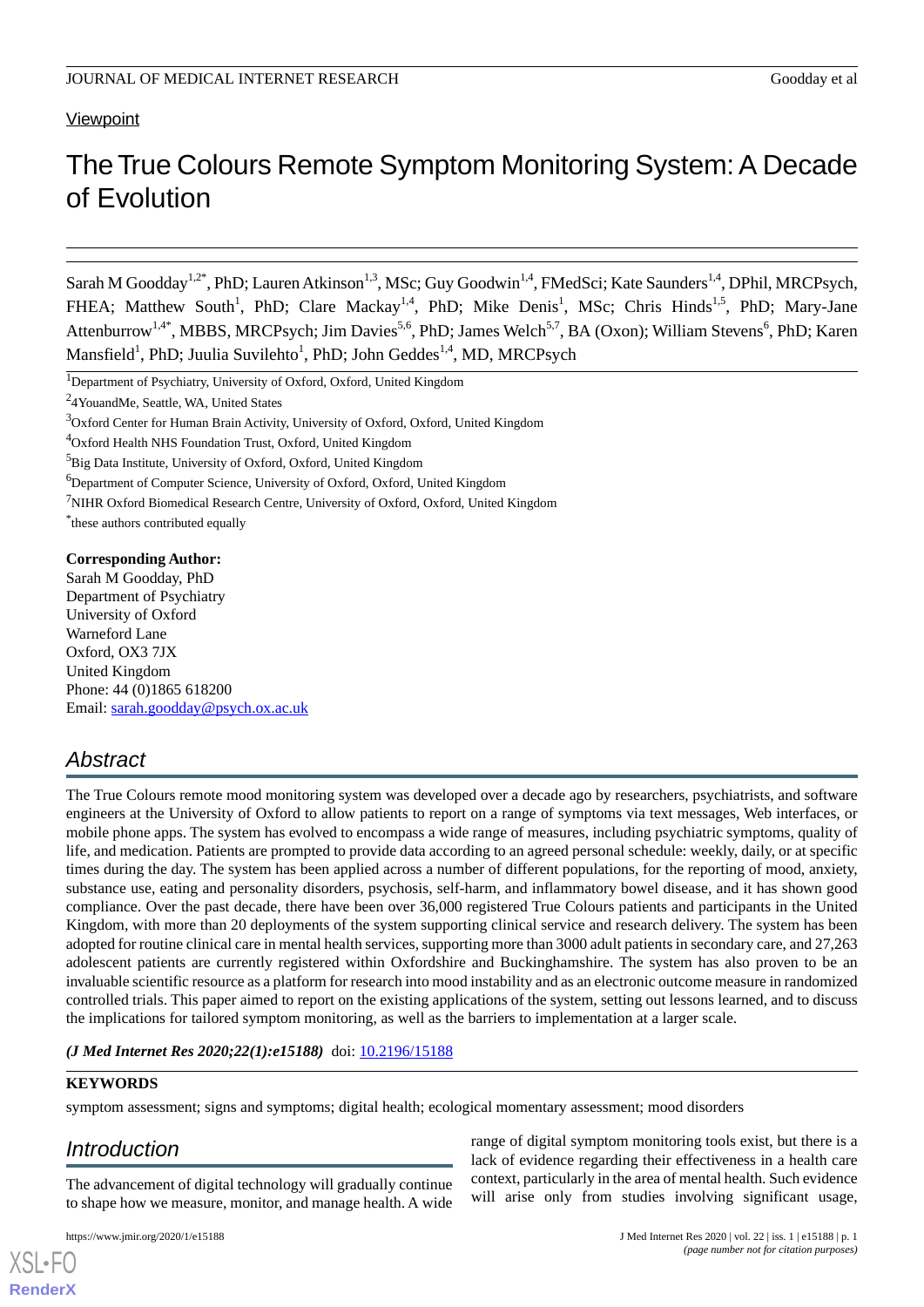conducted in close partnership with clinicians, patients, and managers. For example, digital tools for patient-reported outcome measures (PROMs) are becoming standard practice in randomized controlled trials (RCTs) in many areas [\[1](#page-6-0)], and meta-analyses [[2,](#page-6-1)[3](#page-6-2)] have confirmed their equivalence with paper-based approaches.

True Colours is a digital tool, developed over a decade ago by psychiatrists, software engineers, and researchers at the University of Oxford, which has achieved significant usage. The initial version was used for remote monitoring of mood disorders, allowing patients and their clinicians to record and review symptom change. The recognized need to capture and monitor higher frequency phenotype information, particularly for conditions such as bipolar disorder (BD), is not new. Hard copy symptom monitoring diaries have been used for decades. However, these are limited by practicality issues.

The True Colours system has many advantages over paper-based approaches toward the capturing of detailed, timed phenotype information, including the following: the ability to prompt for contemporaneous input, the automatic calculation of summary scores, the visualization of changes over time, and the provision of real time, as well as historical data to support clinical review, assessment, and early intervention. From a research perspective, the tool has additional advantages: eliminating errors in the transcription of information from paper forms, supporting a higher frequency of prompted, directed phenotyping, and reducing the recall bias associated with the recording of symptoms. Subsequent versions of the tool have added new functionality for data entry, patient or cohort management, and research delivery.

The system has been applied across several patient, participant, and high-risk populations, being used across 21 unique research and clinical service settings in the Oxfordshire and Buckinghamshire regions in the United Kingdom. Over the past decade, there have been over 36,000 registered True Colours participants from whom over 1.4 million questionnaire responses have been collected. Several feasibility studies and clinical service applications support the potential of True Colours as a larger scale symptom monitoring system, an electronic PROM, and a tool for digital phenotyping. This paper aimed to describe the evolution of the tool, its applications, and achievements and to discuss the potential for future wider application and integration.

#### **Research Applications**

The True Colours system was originally designed to monitor mood symptoms in adult patients with BD, attending the BD Research Clinic at the Department of Psychiatry at the University of Oxford, and it was designed for use in clinical trials, evolving from the Oxford University Symptom Monitoring System [\[4](#page-6-3),[5\]](#page-6-4). The original version of the system involved automated weekly prompts, delivered by text message or email (chosen by preference), for patients to complete self-reported measures of symptoms, including depression (16-item Quick Inventory of depressive symptoms) [[6](#page-6-5)] and mania (5-item Altman Self Rating Mania Scale) [[7\]](#page-7-0), and other measures, such as anxiety (Generalized Anxiety Disorder Scale–7) [\[8](#page-7-1)], quality of life (EQ-5D) [\[9](#page-7-2)], and lifestyle behaviors. The system has expanded to include a wide range of symptoms from validated scales and bespoke measures tailored to specific research projects. As part of the True Colours platform, total symptom scores were presented graphically via a secure website and made available to patients, participants, and clinicians upon request. Over the past decade, the use of True Colours has expanded to several different research cohorts and patient populations [\(Figure 1\)](#page-2-0).

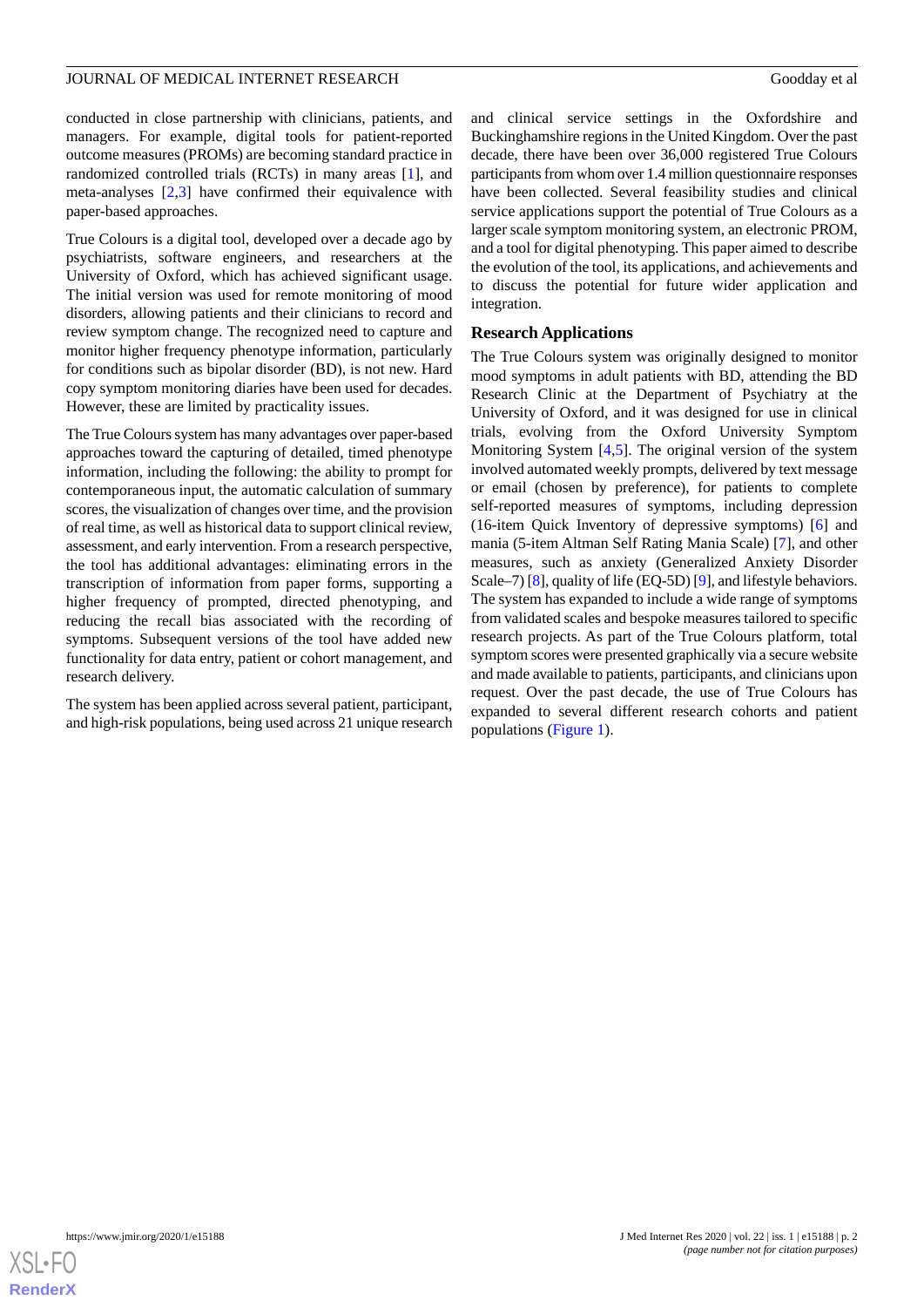<span id="page-2-0"></span>**Figure 1.** Evolution and applications of True Colours. AMoSS: Automated Monitoring of Symptom Severity Study; BD: bipolar disorder; BDRN: Bipolar Disorder Research Network; CEQUEL: Comparative evaluation of quetiapine plus lamotrigine; COMBO: Collaborative Care Model for Bipolar Disorder; FIMM: Facilitated Integrated Mood Management; FWwTC: Feeling Well with True Colours; IBD: inflammatory bowel disease; LQD: lithium versus quetiapine augmentation for treatment resistant depression; MIMM: Manualized Integrated Mood Management; OxBREaD: Oxford Brain Body Research into Eating Disorders; OxCAMS: Oxford Study of Calcium Channel Antagonism, Cognition, Mood instability and Sleep; OxLith: Oxford Lithium Trial; RCT: randomized controlled trial.



# *The OXTEXT Program*

Earlier work involving the University of Oxford Symptom Monitoring System established that technology-assisted symptom monitoring was acceptable to patients over a period of 36 weeks with 75% compliance [\[4](#page-6-3)], meaning that, on average, patients reported symptoms in response to prompts 75% of the time over follow-up. The OXTEXT program was dedicated to developing and validating the True Colours remote symptom monitoring system for patients, at a larger scale. Across several projects, the program revised the software after in-depth patient consultation, established a cohort of well-characterized patients with BD by using the improved system, determined the potential

[XSL](http://www.w3.org/Style/XSL)•FO **[RenderX](http://www.renderx.com/)**

cost-effectiveness of this remote capture tool in clinical service, and tested remote mood monitoring as a potential intervention via RCTs (OXTEXT research studies 1-6). Several publications resulted from these studies, largely from the OXTEXT-1 cohort comprising up to 367 patients  $(≥16$  years of age) from Oxfordshire, with a Diagnostic and Statistical Manual of Mental Disorders-IV diagnosis of BD (BDI, BDII, or BD-not otherwise specified), with some patients completing up to 81 months of continuous weekly mood measures. Compliance and acceptability of the True Colours system in the OXTEXT-1 cohort were excellent, with low attrition  $\left( < 2\% \right)$  and a median of less than 8% of weeks of missing data that did not differ by key sociodemographic factors or by mood score [\[10](#page-7-3)]. This pilot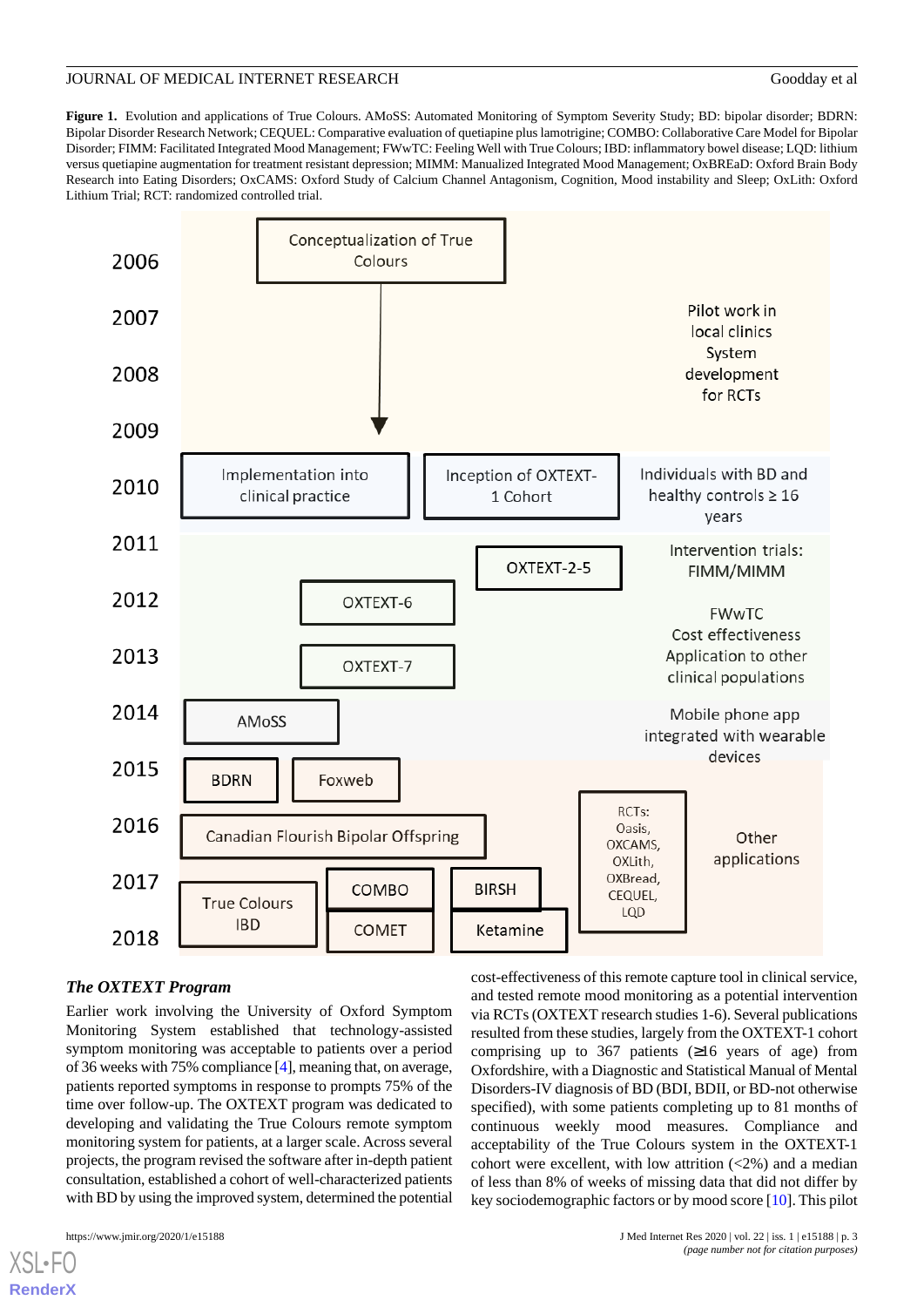work has demonstrated support for the feasibility of True Colours as a remote mood monitoring system in patients with mood disorders [[4](#page-6-3)[,10](#page-7-3)], and it has lent important insights into detectable mood instability that differentiates clinical course [[5\]](#page-6-4) and other BD patient characteristics, including cognitive functioning [\[10](#page-7-3),[11\]](#page-7-4).

The OXTEXT-2 study [[12\]](#page-7-5) assessed participant's compliance with monitoring, their mental health resource use (including hospitalizations and face-to-face and phone contact with mental health staff), and service and medication costs, before and during their first 12 months of engagement with True Colours. Compliance with monitoring was high, with a median response completion rate of 92% for both Web-based and SMS symptom reporting and all patients continuing to report during the duration of the study. The introduction of True Colours was thought likely to reduce service costs, but this was not supported in OXTEXT-2. In fact, when associated with enhanced specialist care, medication costs increased over the first year of monitoring. This illustrated that studies of any digital addition to care need to account for all possible confounders relating to mood monitoring and mental health service costs. OXTEXT-2 did not examine nonmental health service costs, and larger economic evaluations of the True Colours system are required and are being conducted.

The True Colours system was also utilized as part of a psycho-education intervention for 121 patients with BD in an RCT (OXTEXT-6) [[13\]](#page-7-6). The Facilitated Integrated Mood Management (FIMM) [\[14](#page-7-7)] study condition involved True Colours mood monitoring, a psycho-education manual, and individual sessions with a facilitator. This was compared with Manualized Integrated Mood Management, which only involved the psycho-education manual. Patients in the FIMM arm showed better knowledge of BD, and greater BD knowledge was associated with a high number of months in remission over 1-year follow-up [\[13](#page-7-6)]. Of note, True Colours in isolation is not intended as an intervention, but it may improve symptoms via insight into patients about their symptoms and closer, more accurate monitoring by clinicians, which will require further study.

The OXTEXT-7 study commenced in 2013 involving a trial rolled out to all 11 community mental health treatment services across Oxfordshire and Buckinghamshire titled as Feeling Well with True Colours (FWwTC). The goal of FWwTC was to offer patients a self-monitoring system that could allow care interventions to be tailored to the individual. Patients and clinicians create tailored symptom monitoring schedules on the basis of the type of symptom measure, frequency of prompts (weekly, daily, and several times a day), and reminder frequency. This study was a stepped-wedge, cluster randomized design. In this design, all services eventually implemented FWwTC, but the time at which they were trained to implement FWwTC was randomized to compare outcomes in treatment services before and after the introduction of FWwTC. The aim of this phase of OXTEXT was to apply True Colours to other patient populations (including those experiencing depression, anxiety, psychosis, alcohol and drug use, and BD) and test the feasibility and cost-effectiveness of such a tool in a larger scale secondary care setting. Experience from this trial is currently

being synthesized, and it has proved heuristically useful [[15\]](#page-7-8), although uptake across clinical services was a challenge, illustrating the considerable barriers to innovation that persist in the National Health Service and other medical services.

#### **Digital Phenotyping Studies**

Digital phenotyping is the individual-level high-resolution data capture enabled by digital devices. The promise in this data capture is its ability to collect passive or active information in a real-world setting unbound to clinical visits. This affords the opportunity to discover new trajectories of signs and symptoms of disease, resulting in refined phenotypes and better detection and management of illness. The Collaborative Network for Bipolar Research to Improve Outcomes (ConBrio) [[16\]](#page-7-9) was a translational research program aimed at bringing together basic and clinician scientists in mathematics, computational biology, cognitive neuroscience, and neuroimaging. Central to the ConBrio program is the use of True Colours complemented by other methods for deep and frequent mood phenotyping to accelerate understanding and treatment of BD. This program has supported several projects, such as the Automated Monitoring of Symptom Severity Study (AMoSS), the use of True Colours in several RCTs, for example, Oxford Study of Calcium Channel Antagonism, Cognition, Mood instability and Sleep (OxCaMS) and Oxford Lithium Trial (OxLith), and other large phenotyping studies from the BD Research Network (BDRN) [[17\]](#page-7-10).

#### *Automated Monitoring of Symptom Severity Study*

Taking advantage of the developments in digital technology and ubiquity of mobile phones, the AMoSS study introduced a mobile phone app, Mood Zoom, to facilitate a higher frequency of symptom monitoring and included wearable devices as measures of objective symptoms. The Mood Zoom questionnaire comprises mood state descriptor items that are rated on a scale from 1 to 7 [\[18](#page-7-11)], which could be completed several times a day. Mood Zoom was used alongside weekly True Colours mood monitoring to help understand, in greater detail, mood episodes and mood instability in patients with BD and borderline personality disorder, as well as healthy volunteers in a sample of 139 patients with 3 months of continuous data (as per protocol) but with over 12 months of continuous data (for those willing to continue). The introduction of a mobile phone app also enabled the collection of passive background data, such as number of texts or calls and geolocation [[19\]](#page-7-12), which could reflect proxies of behavior associated with BD and how they are associated with mood, an emerging area with promise for the identification of behavioral markers of impending BD-related episodes [\[20](#page-7-13)]. Quantitative [[18,](#page-7-11)[21](#page-7-14)-[23\]](#page-7-15) studies have supported the feasibility and acceptability of the use of the Mood Zoom app and True Colours for daily and weekly symptom monitoring in patients with BD, borderline personality disorder, and controls. Specifically, attrition was low in the AMoSS cohort, with only 1 subject withdrawing and 8 subjects being excluded because of providing data for less than 2 months. Median adherence for the Mood Zoom and weekly measures was greater than 80% and 85%, respectively, and it remained stable over the study follow-up  $[18]$ . A qualitative study of 20 subjects from the AMoSS cohort provided support for the fact that reporting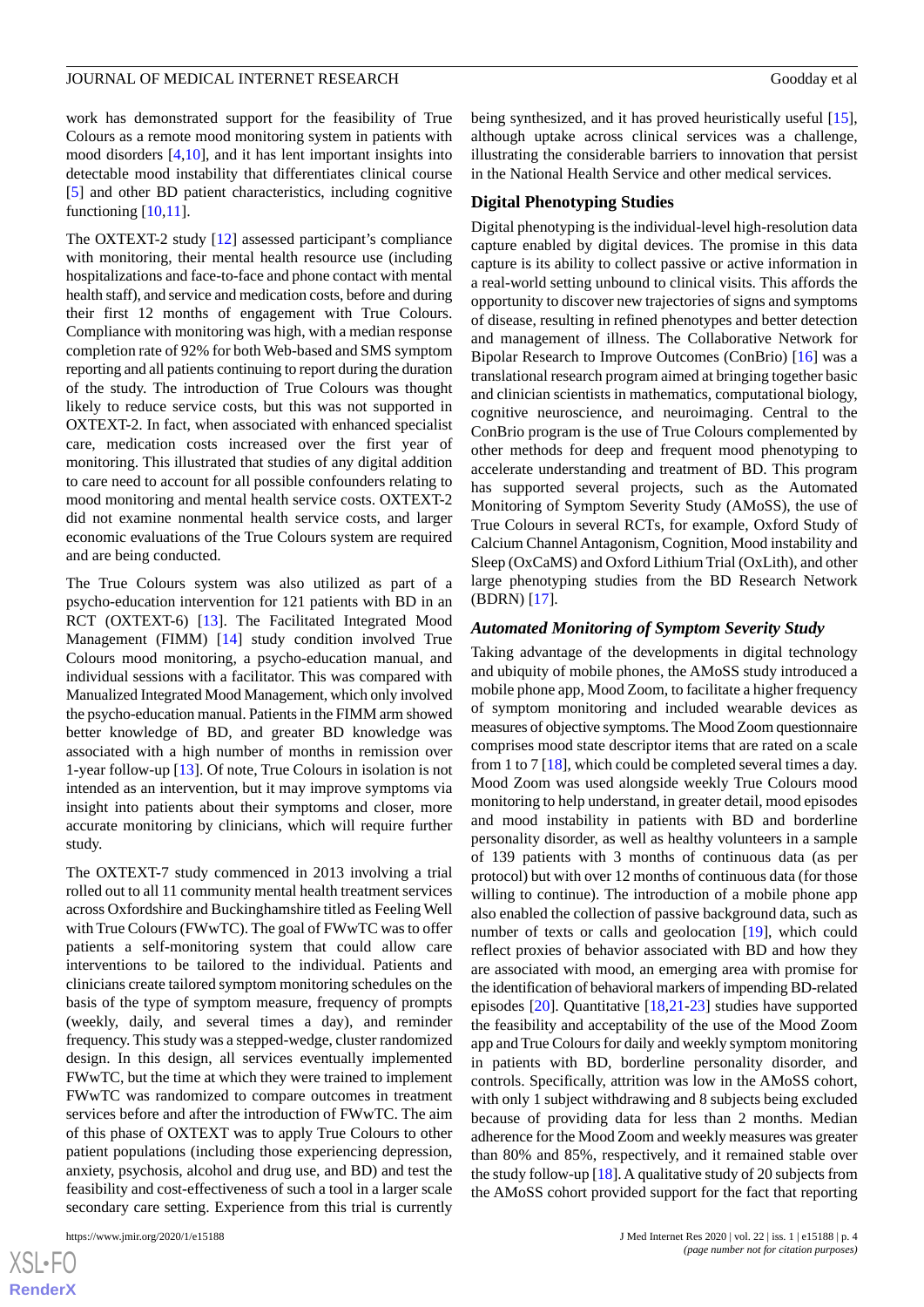on symptoms once daily was of no inconvenience, and it was felt that the system contributed to insights into personal symptoms and patterns [\[24](#page-7-16)]. Additional themes from this study highlight the importance of tailoring patient preferences into symptom reporting tools.

In recent studies, additional objective physiological measures, derived from Fitbit and wrist-worn accelerometers, were included, along with daily and weekly mood monitoring [\[22](#page-7-17)] as well as the proteus patch  $[21,25]$  $[21,25]$  $[21,25]$  that provides an estimate of heart rate. These studies have contributed insights into detectable variability of sleep patterns in patients with BD and borderline personality disorder, which map onto observable symptoms of low and irritable mood [\[21](#page-7-14)] and variability in mood [\[25\]](#page-7-18). The additional add-on of wearables offers an exciting line of inquiry into objective symptoms of illness-alleviating biases relating to subjective reporting of symptoms. This potentially supports downstream applications of True Colours, with the inclusion of additional devices for the measurement of objective symptoms, which will be important for deeper insights into early signs of disease.

#### *Other Mood-Related Research Applications*

The BDRN [\[17](#page-7-10)] adopted the True Colours system, engaging 815 research participants (815/4080, 19.97% of invited existing BDRN participants) with mood disorders [\[26](#page-7-19)]. BDRN participants with a diagnosis of BDII were more likely to register with True Colours. Approximately 78.2% (637/815) of registered participants completed 3 months of symptom reporting, approximately 51.1% (413/808) of the participants completed more than 1 year, and some participants continued mood monitoring for up to 3 years, demonstrating the feasibility of such a remote mood monitoring system at a larger scale.

An international application of True Colours is from the Canadian Flourish High-risk Offspring Study [[27\]](#page-7-20), recruiting young offspring of a parent with BD. The Flourish group has piloted the Web-based True Colours monitoring system in 50 high-risk offspring of a bipolar parent and 108 control offspring of psychiatrically well parents. Compliance was good over 30 days, with approximately 80% and greater than 90% of high-risk and control offspring completing daily ratings, respectively, and no difference in compliance between study groups. Daily mood scores significantly differentiated the high-risk from control offspring, and irregularity in weekly mood and anxiety scores was higher in high-risk offspring with remitted major mood disorders compared with those with no lifetime history of major mood disorders [[27\]](#page-7-20).

Additional studies from the University of Oxford have made use of the True Colours system to elucidate mood variability in BD, involving determining the different nonlinear time series processes of mood instability and analytic techniques for appropriately detecting it from high-frequency time series data [[5](#page-6-4)[,28](#page-7-21)], as well as its associations with mental imagery [\[29](#page-8-0)].

#### *Application to Randomized Controlled Trials*

RCTs of treatment efficacy in psychiatric disorders are expensive and lengthy, given the needed follow-up time for full Diagnostic and Statistical Manual of Mental Disorders threshold mood episodes to develop. Traditional endpoint assessments

 $XSJ \cdot F$ **[RenderX](http://www.renderx.com/)** using paper and pencil questionnaires or clinician-rated diagnostic episodes also ignore clinically significant symptoms not meeting full diagnostic threshold between episodes [\[30](#page-8-1)] and cognitive dysfunction [[31\]](#page-8-2), which could be used to determine earlier and more proximal treatment effects. Several RCTs have used True Colours as both primary electronic outcome assessments and secondary higher frequency outcome measurements. For example, a 12-week double blind RCT (CEQUEL) [\[32](#page-8-3)] assessed combination therapy with quetiapine plus lamotrigine versus quetiapine monotherapy plus lamotrigine placebo on depressive symptoms in 266 patients  $(≥16$  years) with BD, recruited across 27 different United Kingdom clinics. Another completed single blind RCT (OASIS) [\[33](#page-8-4)] of 3755 university students across the United Kingdom used True Colours to measure outcomes to determine the effectiveness of a Web-based cognitive behavioral therapy for insomnia and other psychiatric symptoms, including psychosis, mood, and anxiety.

Other mood-related applications of True Colours for outcome assessment in ongoing RCTs include the OxLith [\[34](#page-8-5)], aimed to compare lithium with placebo on mood instability in adult patients with BD; a trial assessing the clinical effectiveness and cost-effectiveness of lithium versus quetiapine augmentation for treatment-resistant depression [\[35](#page-8-6)]; and OxCaMS [[36\]](#page-8-7), which aims to assess the impact of a calcium channel blocker on cognition and brain activity in adults with mood instability. Finally, the Oxford Brain Body Research into Eating Disorders study [\[37](#page-8-8)] involves a pilot trial to assess the safety, acceptability, and feasibility of deep brain stimulation in patients diagnosed with severe eating disorders. Other funded large trials involving the True Colours system under development include the Pramipexole Therapy in Treatment Resistant Depression and Bipolar Depression (PAX-D and PAX-BD) [[38,](#page-8-9)[39\]](#page-8-10).

#### *Expansion to Other Populations*

As the research and clinical utility of True Colours became evident, it naturally branched out to other populations and research contexts. The Cognition and Mood Evolution across Time study is aimed at measuring cognition and brain activity in healthy participants with various levels of mood instability—a useful application of True Colours, with the inclusion of daily mood monitoring and cognitive tasks [[40\]](#page-8-11).

The True Colours system has also been modified for community outpatients, with a diagnosis of psychosis using forensic psychiatric services (FOXWEB risk violence tool). This research application involved the development of a Web-based violence risk monitoring tool for psychosis, which provides visual feedback of patient scores to clinicians to guide risk assessment [[41\]](#page-8-12), and this is being further piloted in inpatients.

The Brief Interventions for Self-Harm (BIRSH) clinic [[42\]](#page-8-13) has piloted True Colours for self-harm prevention in patients (13-65 years) presenting to accident and emergency departments. The aim of this ongoing research and service evaluation application was to determine the effectiveness of a new clinical service incorporating remote symptom monitoring to reduce self-harm repetition and health service costs.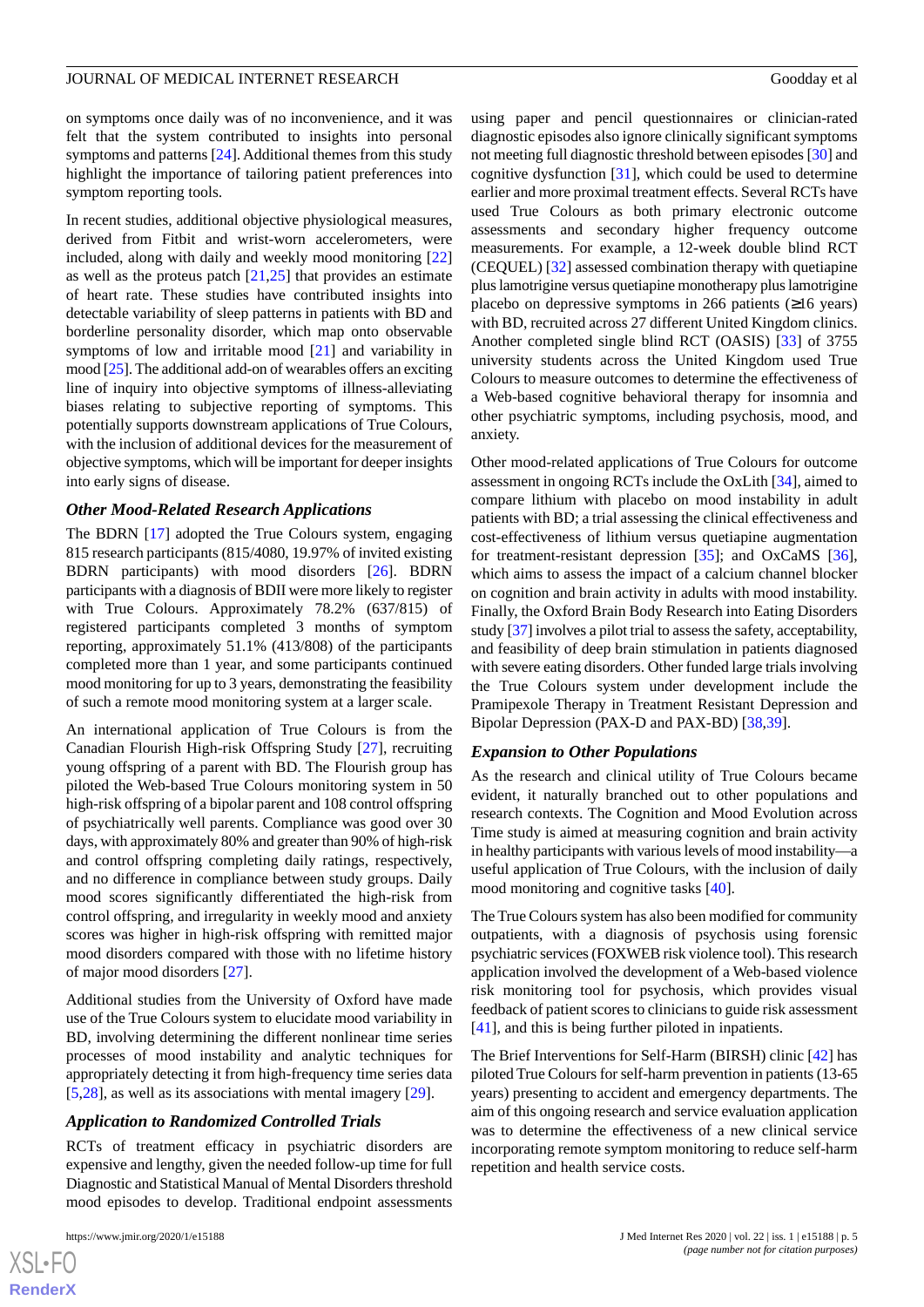The True Colours inflammatory bowel disease (IBD) group has expanded the True Colours schedule to include daily measures of ulcerative colitis and Crohn's disease symptoms, as well as fortnightly quality-of-life and other validated measures of disease activity. The initial aim of the True Colours IBD project was to develop and test the feasibility of a predictive index of IBD. A 6-month pilot in 66 patients supported the initial feasibility of this system, with 76% adherence rate for daily measures and 86% patient retention [[43\]](#page-8-14). Further work has supported associations between daily IBD symptom measures and biological measures of disease activity [[44\]](#page-8-15), and this has facilitated the prediction of whether escalation of therapy or clinical investigation would be needed [[45](#page-8-16)]. Qualitative findings from this work suggest that patients felt more in control and empowered by the True Colours IBD system [[43\]](#page-8-14).

#### **Clinical Service Applications**

Several of the noted research applications have evolved into the use of True Colours for a purely patient monitoring and/or clinician monitoring tool, despite little infrastructure and resources to do so. As of January 10, 2019, almost 3000 patients with any psychiatric condition and more than 700 clinicians have registered with True Colours in adult community mental health treatment service clinics across Oxfordshire and Buckinghamshire. The uniqueness of this application of remote monitoring of symptoms is in the individualized approach. This enables patients to choose, in consultation with their health care professional, how they would like to self-monitor, directly aligning from qualitative work suggesting the preference of flexibility and personalization in a symptom monitoring tool [[24\]](#page-7-16). The system has also been taken up by child and adolescent mental health services across the Oxfordshire region, with 27,263 registered users.

True Colours IBD is a prime showcase of what True Colours could evolve into—an integrated platform for individualized patient and clinician monitoring of symptoms and quality-of-life outcomes, with the potential to predict when more symptoms are expected and prevent unnecessary clinic visits. With further validation, the implications this model could have for reducing health care costs and burden on individuals are extensive. Since September 2019, there are currently more than 750 registered IBD patients, within the John Radcliffe Hospital in Oxfordshire, using True Colours as a monitoring tool. True Colours has also been applied as a patient-reported outcome monitoring tool in clinical service clinics, testing the effectiveness of Ketamine as a therapy for treatment-resistant depression [[46\]](#page-8-17) and for self-harm risk assessment as an extension to the ongoing pilot work conducted by BIRSH [[42\]](#page-8-13). Finally, the Collaborative Care Model for BD is an ongoing project aimed at testing the feasibility of True Colours in a primary care setting to understand perspectives of the True Colours system from both patients and clinicians. This project also aims to engage different services (primary and secondary care clinicians) in the collaborative treatment of patients through the sharing of True Colours symptom ratings.

# *Discussion*

Over the past decade, True Colours has transformed from a simple text message prompt and reply system to a personalized Web-based symptom monitoring tool. This tool is now applied across a number of clinical populations and is integrated into several clinics as part of routine clinical care across the Oxfordshire and Buckinghamshire regions. A small team at the University of Oxford and the Big Data Institute has been supporting the continued use of True Colours and its application across a wide range of settings. Despite the relatively little resource that has been put into sustaining this system, its progress and scale, to date, are quite impressive, largely driven by small independent research grants.

The utility of True Colours as a research tool is unequivocal. The existing research involving this tool has contributed to considerable advancements in knowledge of mood instability and its correlates in mood and personality disorders, which would not have been possible with traditional aperiodic research or clinic assessments. The potential linkage of True Colours' patient-reported data to electronic medical records data currently available within United Kingdom–Clinical Record Interactive Search—a national research platform comprising deidentified electronic patient medical records—could yield a rich source of high-frequency phenotyping information for future research. This data linkage could provide continuous measures of patient-reported symptoms occurring in real time, which could be mapped onto hospital visits and acute episodes of illness. This could afford the opportunity to fill in the gaps between clinic visits and determine early subsyndromal phases of illness that could reflect targets for prevention of episode recurrence or worsening of symptoms—a substantial scientific and clinical resource.

In 2017, there were 325,000 mobile health apps available internationally, including lifestyle interventions, symptoms trackers, and personal coaches [[47\]](#page-8-18). A vast majority of these tools are not evidence based, and their ability to accurately measure symptoms or feasibly engage patients is largely unknown [[48](#page-8-19)[,49](#page-9-0)]. Only about 25% of digital health app users continue using the app after 10 uses [\[50](#page-9-1)], indicating challenges with low retention. Furthermore, with the rapid turnaround of digital health apps, it is difficult to rigorously test their effectiveness or implement into practice before they become obsolete [\[51\]](#page-9-2). Other symptom monitoring platforms include the Chrono-record [\[52](#page-9-3)], a computer-based symptom monitoring system, and the MONitoring treatment and pRediCtion BD episode system [[53\]](#page-9-4), an Android-based mobile phone objective and subjective symptom monitoring system designed for patients with BD. Patientslikeme [\[54](#page-9-5)] is a digital health platform in the United Kingdom, which involves a Web-based system that enables patients to track symptoms and view other members' health information. The *Patientslikeme* platform currently has 600,000 registered users, and it is meant to produce data for research purposes and provide empowerment and community to patients to track their own symptoms. These tools are useful in unique ways, but these are yet to have any integration with clinical service. In addition, they are targeted toward specific

 $XS$  $\cdot$ FC **[RenderX](http://www.renderx.com/)**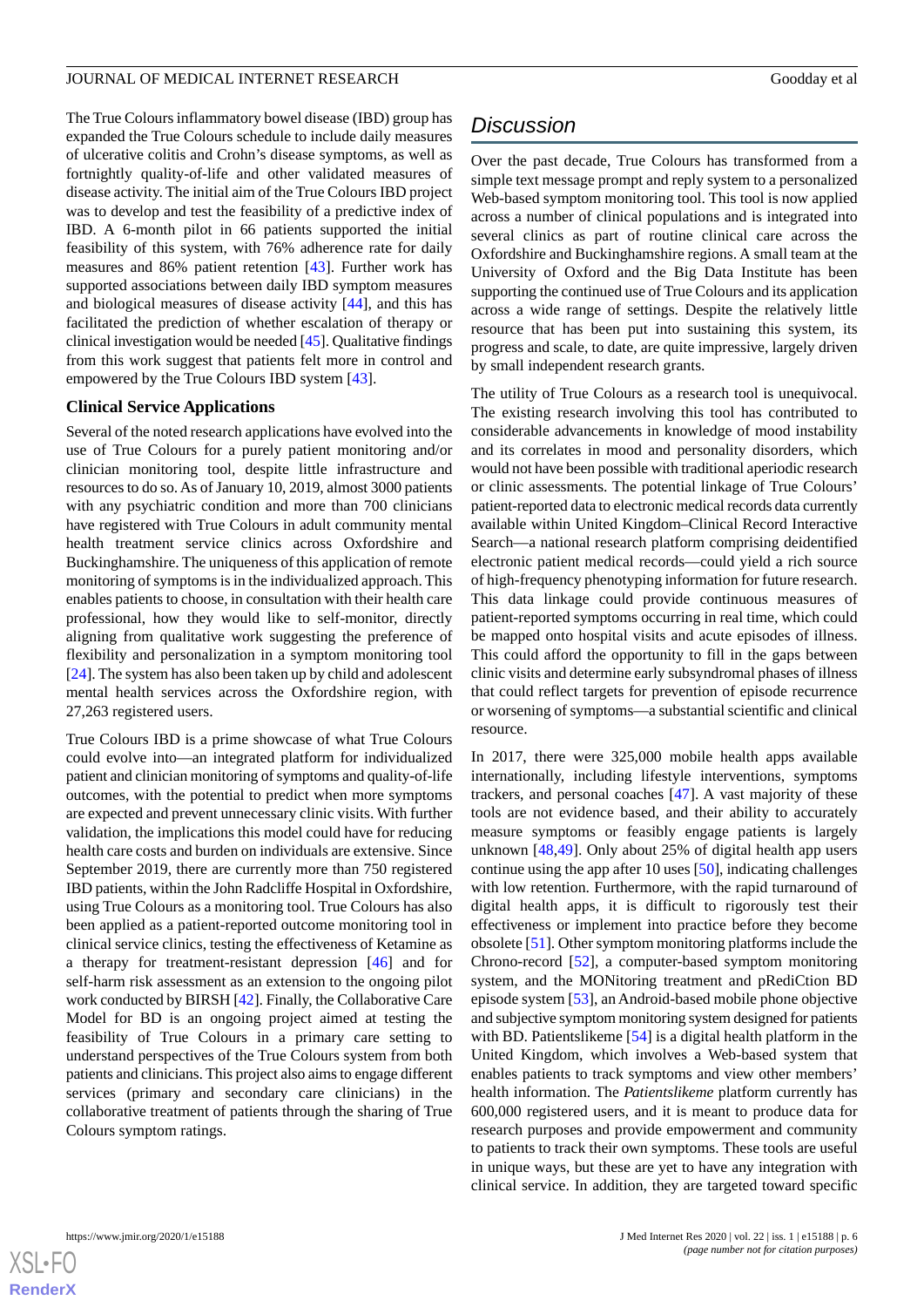conditions or the broad reporting of symptoms, some untethered to validated measures.

In an era where the digital health market is becoming increasingly saturated, careful integration of these tools within the health care system is crucial [\[55](#page-9-6)]. There is a need to develop digital remote monitoring tools that are evidence based [[56\]](#page-9-7), with infrastructure to support secure and sensitive personal information and enable the growth of the tool in tandem with rapidly developing digital technologies. Obvious barriers to this potential integration surround buy-in from health care providers, the potential to create inefficiencies, and data security concerns. This underscores the needed infrastructure for such a remote monitoring tool in clinical practice, with education for clinicians on its purpose and use, an electronic system with ease of access, and the flexibility and support to tailor the service to different patient populations and clinical care contexts. Uptake within clinical service will be a challenge and will require support from several participating parties.

What is unique about True Colours is the pilot work behind the tool's feasibility across different patient populations, and its use alongside clinical judgement. Its evolution has been guided by several feasibility studies, clinical and software development expertise, and, most importantly, participant, patient, and clinician feedback. The concept of True Colours as an integrated clinical care model offers benefits to patients through the returning of simple, visually effective symptom summaries, empowering individuals to play an active role in their health, which alone could have a therapeutic effect, as seen in other areas of medicine, such as oncology [[57,](#page-9-8)[58](#page-9-9)]. For clinical practice, this tool could enable clinicians to have access to continuous health information from their patients unbound to clinic visits, providing PROMs at higher frequencies and lending insight into dynamic fluctuations in symptoms that cannot be captured by traditional health measurement systems by self-report measures recalling symptoms over long periods of time. In turn, this could support real-time assessment and management of chronic conditions while freeing up time and resources for the National Health Service.

# **Acknowledgments**

This work was funded by a Medical Research Council Mental Health Data Pathfinder Award. Additional funding for the True Colours system has come from the National Institute for Health Research (NIHR) Oxford Health Biomedical Research Center. This funding body had no role in the design, writing, or interpretation of this paper. The views expressed are those of the authors and not necessarily those of the National Health Service, NIHR, or Department of Health.

# **Conflicts of Interest**

JRG reports grants from United Kingdom Medical Research Council, grants from Wellcome, grants from NIHR, outside the submitted work; JRG led the conception of True Colours, a digital phenotyping and outcome assessment tool, and JRG has overseen its implementation in routine clinical practice and research studies. He is also an NIHR Senior Investigator and Director of the NIHR Oxford Health Biomedical Research Centre. GG is an NIHR Emeritus Senior Investigator, holding shares in P1Vital and P1Vital products, and has served as consultant, advisor, or CME speaker in the last 3 years for Allergan, Angelini, Compass pathways, MSD, Janssen, Lundbeck (/Otsuka or /Takeda), Medscape, Minerva, P1Vital, Pfizer, Sage, Servier, Shire, and Sun Pharma. All other authors report no conflict of interest related to this paper.

## <span id="page-6-1"></span><span id="page-6-0"></span>**References**

- 1. Byrom B, Gwaltney C, Slagle A, Gnanasakthy A, Muehlhausen W. Measurement Equivalence of Patient-Reported Outcome Measures Migrated to Electronic Formats: A Review of Evidence and Recommendations for Clinical Trials and Bring Your Own Device. Ther Innov Regul Sci 2019 Jul;53(4):426-430. [doi: [10.1177/2168479018793369](http://dx.doi.org/10.1177/2168479018793369)] [Medline: [30157687](http://www.ncbi.nlm.nih.gov/entrez/query.fcgi?cmd=Retrieve&db=PubMed&list_uids=30157687&dopt=Abstract)]
- <span id="page-6-3"></span><span id="page-6-2"></span>2. Muehlhausen W, Doll H, Quadri N, Fordham B, O'Donohoe P, Dogar N, et al. Equivalence of electronic and paper administration of patient-reported outcome measures: a systematic review and meta-analysis of studies conducted between 2007 and 2013. Health Qual Life Outcomes 2015 Oct 7;13:167 [\[FREE Full text\]](https://hqlo.biomedcentral.com/articles/10.1186/s12955-015-0362-x) [doi: [10.1186/s12955-015-0362-x](http://dx.doi.org/10.1186/s12955-015-0362-x)] [Medline: [26446159](http://www.ncbi.nlm.nih.gov/entrez/query.fcgi?cmd=Retrieve&db=PubMed&list_uids=26446159&dopt=Abstract)]
- <span id="page-6-4"></span>3. Gwaltney CJ, Shields AL, Shiffman S. Equivalence of electronic and paper-and-pencil administration of patient-reported outcome measures: a meta-analytic review. Value Health 2008;11(2):322-333 [\[FREE Full text\]](https://linkinghub.elsevier.com/retrieve/pii/S1098-3015(10)60526-8) [doi: [10.1111/j.1524-4733.2007.00231.x\]](http://dx.doi.org/10.1111/j.1524-4733.2007.00231.x) [Medline: [18380645\]](http://www.ncbi.nlm.nih.gov/entrez/query.fcgi?cmd=Retrieve&db=PubMed&list_uids=18380645&dopt=Abstract)
- <span id="page-6-5"></span>4. Bopp J, Miklowitz D, Goodwin G, Stevens W, Rendell J, Geddes J. The longitudinal course of bipolar disorder as revealed through weekly text messaging: a feasibility study. Bipolar Disord 2010 May;12(3):327-334 [\[FREE Full text\]](http://europepmc.org/abstract/MED/20565440) [doi: [10.1111/j.1399-5618.2010.00807.x\]](http://dx.doi.org/10.1111/j.1399-5618.2010.00807.x) [Medline: [20565440\]](http://www.ncbi.nlm.nih.gov/entrez/query.fcgi?cmd=Retrieve&db=PubMed&list_uids=20565440&dopt=Abstract)
- 5. Bonsall MB, Wallace-Hadrill SM, Geddes JR, Goodwin GM, Holmes EA. Nonlinear time-series approaches in characterizing mood stability and mood instability in bipolar disorder. Proc Biol Sci 2012 Mar 7;279(1730):916-924 [\[FREE Full text\]](http://europepmc.org/abstract/MED/21849316) [doi: [10.1098/rspb.2011.1246](http://dx.doi.org/10.1098/rspb.2011.1246)] [Medline: [21849316\]](http://www.ncbi.nlm.nih.gov/entrez/query.fcgi?cmd=Retrieve&db=PubMed&list_uids=21849316&dopt=Abstract)
- 6. Rush A, Trivedi MH, Ibrahim HM, Carmody TJ, Arnow B, Klein DN, et al. The 16-Item Quick Inventory of Depressive Symptomatology (QIDS), clinician rating (QIDS-C), and self-report (QIDS-SR): a psychometric evaluation in patients with chronic major depression. Biol Psychiatry 2003 Sep 1;54(5):573-583. [doi: <u>10.1016/s0006-3223(02)01866-8</u>] [Medline: [12946886](http://www.ncbi.nlm.nih.gov/entrez/query.fcgi?cmd=Retrieve&db=PubMed&list_uids=12946886&dopt=Abstract)]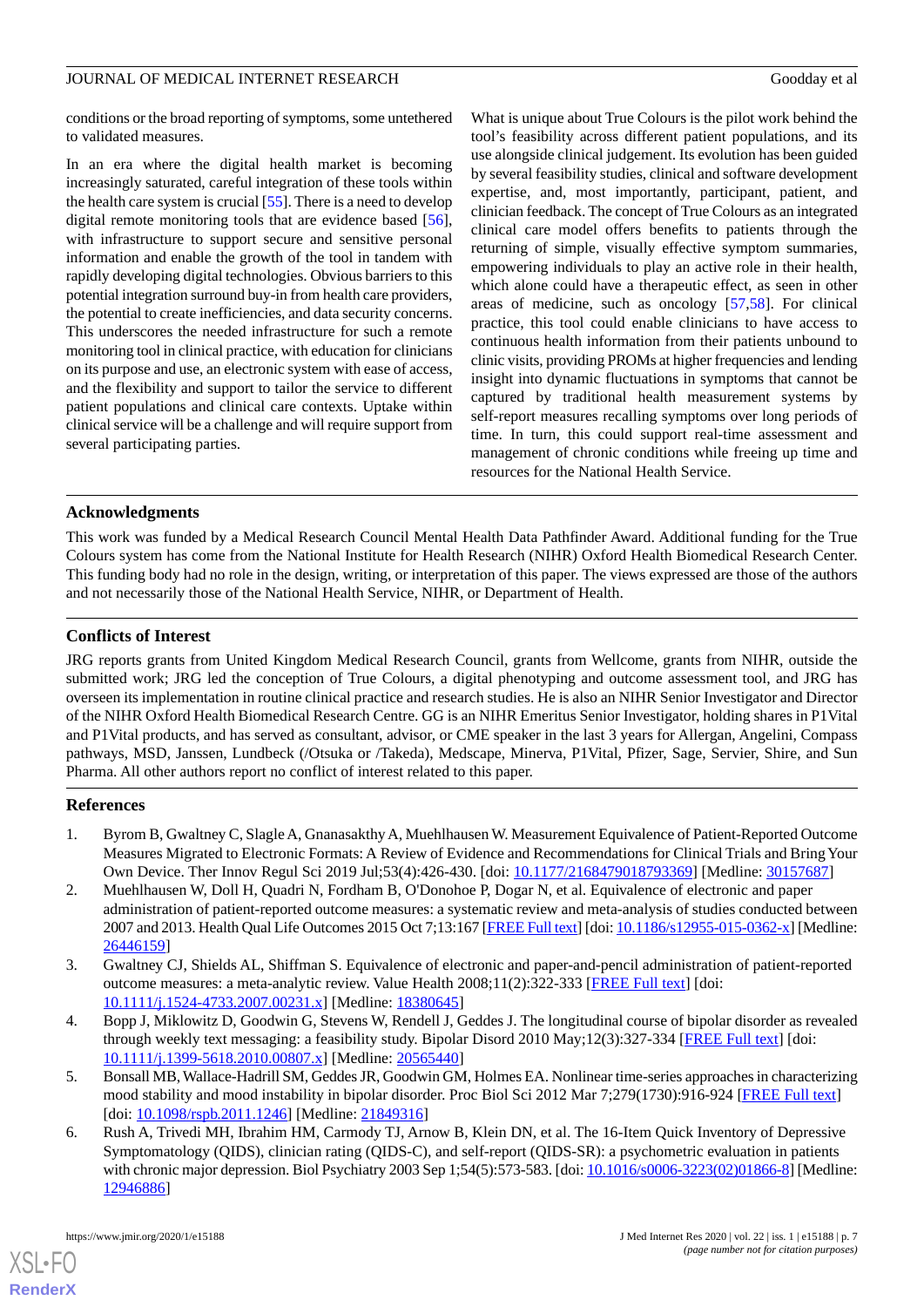- <span id="page-7-0"></span>7. Altman EG, Hedeker D, Peterson JL, Davis JM. The Altman Self-Rating Mania Scale. Biol Psychiatry 1997 Nov 15;42(10):948-955. [doi: [10.1016/S0006-3223\(96\)00548-3\]](http://dx.doi.org/10.1016/S0006-3223(96)00548-3) [Medline: [9359982](http://www.ncbi.nlm.nih.gov/entrez/query.fcgi?cmd=Retrieve&db=PubMed&list_uids=9359982&dopt=Abstract)]
- <span id="page-7-1"></span>8. Spitzer RL, Kroenke K, Williams JB, Löwe B. A brief measure for assessing generalized anxiety disorder: the GAD-7. Arch Intern Med 2006 May 22;166(10):1092-1097. [doi: [10.1001/archinte.166.10.1092](http://dx.doi.org/10.1001/archinte.166.10.1092)] [Medline: [16717171](http://www.ncbi.nlm.nih.gov/entrez/query.fcgi?cmd=Retrieve&db=PubMed&list_uids=16717171&dopt=Abstract)]
- <span id="page-7-3"></span><span id="page-7-2"></span>9. EuroQol Group. EuroQol--a new facility for the measurement of health-related quality of life. Health Policy 1990 Dec;16(3):199-208. [doi: [10.1016/0168-8510\(90\)90421-9](http://dx.doi.org/10.1016/0168-8510(90)90421-9)] [Medline: [10109801\]](http://www.ncbi.nlm.nih.gov/entrez/query.fcgi?cmd=Retrieve&db=PubMed&list_uids=10109801&dopt=Abstract)
- <span id="page-7-4"></span>10. McKnight RF, Bilderbeck AC, Miklowitz DJ, Hinds C, Goodwin GM, Geddes JR. Longitudinal mood monitoring in bipolar disorder: course of illness as revealed through a short messaging service. J Affect Disord 2017 Dec 1;223:139-145. [doi: [10.1016/j.jad.2017.07.029\]](http://dx.doi.org/10.1016/j.jad.2017.07.029) [Medline: [28753472\]](http://www.ncbi.nlm.nih.gov/entrez/query.fcgi?cmd=Retrieve&db=PubMed&list_uids=28753472&dopt=Abstract)
- <span id="page-7-5"></span>11. Bilderbeck AC, Reed ZE, McMahon HC, Atkinson LZ, Price J, Geddes JR, et al. Associations between mood instability and emotional processing in a large cohort of bipolar patients. Psychol Med 2016 Nov;46(15):3151-3160. [doi: [10.1017/S003329171600180X\]](http://dx.doi.org/10.1017/S003329171600180X) [Medline: [27572660](http://www.ncbi.nlm.nih.gov/entrez/query.fcgi?cmd=Retrieve&db=PubMed&list_uids=27572660&dopt=Abstract)]
- <span id="page-7-6"></span>12. Simon J, Budge K, Price J, Goodwin G, Geddes J. Remote mood monitoring for adults with bipolar disorder: an explorative study of compliance and impact on mental health service use and costs. Eur Psychiatry 2017 Sep;45:14-19 [\[FREE Full](https://linkinghub.elsevier.com/retrieve/pii/S0924-9338(17)32909-7) [text](https://linkinghub.elsevier.com/retrieve/pii/S0924-9338(17)32909-7)] [doi: [10.1016/j.eurpsy.2017.06.007\]](http://dx.doi.org/10.1016/j.eurpsy.2017.06.007) [Medline: [28728090](http://www.ncbi.nlm.nih.gov/entrez/query.fcgi?cmd=Retrieve&db=PubMed&list_uids=28728090&dopt=Abstract)]
- <span id="page-7-7"></span>13. Bilderbeck AC, Atkinson LZ, McMahon HC, Voysey M, Simon J, Price J, et al. Psychoeducation and online mood tracking for patients with bipolar disorder: a randomised controlled trial. J Affect Disord 2016 Nov 15;205:245-251. [doi: [10.1016/j.jad.2016.06.064\]](http://dx.doi.org/10.1016/j.jad.2016.06.064) [Medline: [27454410\]](http://www.ncbi.nlm.nih.gov/entrez/query.fcgi?cmd=Retrieve&db=PubMed&list_uids=27454410&dopt=Abstract)
- <span id="page-7-8"></span>14. Miklowitz DJ, Price J, Holmes E, Rendell J, Bell S, Budge K, et al. Facilitated Integrated Mood Management for adults with bipolar disorder. Bipolar Disord 2012 Mar;14(2):185-197 [\[FREE Full text](http://europepmc.org/abstract/MED/22420594)] [doi: [10.1111/j.1399-5618.2012.00998.x](http://dx.doi.org/10.1111/j.1399-5618.2012.00998.x)] [Medline: [22420594](http://www.ncbi.nlm.nih.gov/entrez/query.fcgi?cmd=Retrieve&db=PubMed&list_uids=22420594&dopt=Abstract)]
- <span id="page-7-9"></span>15. Nickless A, Voysey M, Geddes J, Yu L, Fanshawe TR. Mixed effects approach to the analysis of the stepped wedge cluster randomised trial-Investigating the confounding effect of time through simulation. PLoS One 2018;13(12):e0208876 [\[FREE](http://dx.plos.org/10.1371/journal.pone.0208876) [Full text\]](http://dx.plos.org/10.1371/journal.pone.0208876) [doi: [10.1371/journal.pone.0208876](http://dx.doi.org/10.1371/journal.pone.0208876)] [Medline: [30543671](http://www.ncbi.nlm.nih.gov/entrez/query.fcgi?cmd=Retrieve&db=PubMed&list_uids=30543671&dopt=Abstract)]
- <span id="page-7-11"></span><span id="page-7-10"></span>16. Dimensions. CON BRIO: Collaborative Network for Bipolar Research to Improve Outcomes. URL: [https://app.dimensions.ai/](https://app.dimensions.ai/details/grant/grant.3639647) [details/grant/grant.3639647](https://app.dimensions.ai/details/grant/grant.3639647) [accessed 2019-11-20]
- <span id="page-7-12"></span>17. Bipolar Disorder Research Network (BDRN). URL: <http://www.bdrn.org> [accessed 2019-11-20]
- 18. Tsanas A, Saunders K, Bilderbeck A, Palmius N, Osipov M, Clifford G, et al. Daily longitudinal self-monitoring of mood variability in bipolar disorder and borderline personality disorder. J Affect Disord 2016 Nov 15;205:225-233 [\[FREE Full](https://linkinghub.elsevier.com/retrieve/pii/S0165-0327(16)30781-9) [text](https://linkinghub.elsevier.com/retrieve/pii/S0165-0327(16)30781-9)] [doi: [10.1016/j.jad.2016.06.065\]](http://dx.doi.org/10.1016/j.jad.2016.06.065) [Medline: [27449555\]](http://www.ncbi.nlm.nih.gov/entrez/query.fcgi?cmd=Retrieve&db=PubMed&list_uids=27449555&dopt=Abstract)
- <span id="page-7-14"></span><span id="page-7-13"></span>19. Palmius N, Tsanas A, Saunders KE, Bilderbeck AC, Geddes JR, Goodwin GM, et al. Detecting bipolar depression from geographic location data. IEEE Trans Biomed Eng 2017 Aug;64(8):1761-1771 [\[FREE Full text\]](http://europepmc.org/abstract/MED/28113247) [doi: [10.1109/TBME.2016.2611862\]](http://dx.doi.org/10.1109/TBME.2016.2611862) [Medline: [28113247](http://www.ncbi.nlm.nih.gov/entrez/query.fcgi?cmd=Retrieve&db=PubMed&list_uids=28113247&dopt=Abstract)]
- <span id="page-7-17"></span>20. Goodday SM, Cipriani A. Challenges in identifying behavioural markers of bipolar disorder through objective smartphone data. Aust N Z J Psychiatry 2019 Feb;53(2):168-169. [doi: [10.1177/0004867418816813](http://dx.doi.org/10.1177/0004867418816813)] [Medline: [30518223\]](http://www.ncbi.nlm.nih.gov/entrez/query.fcgi?cmd=Retrieve&db=PubMed&list_uids=30518223&dopt=Abstract)
- 21. Carr O, Saunders KE, Bilderbeck AC, Tsanas A, Palmius N, Geddes JR, et al. Desynchronization of diurnal rhythms in bipolar disorder and borderline personality disorder. Transl Psychiatry 2018 Apr 12;8(1):79 [[FREE Full text](http://europepmc.org/abstract/MED/29643339)] [doi: [10.1038/s41398-018-0125-7\]](http://dx.doi.org/10.1038/s41398-018-0125-7) [Medline: [29643339](http://www.ncbi.nlm.nih.gov/entrez/query.fcgi?cmd=Retrieve&db=PubMed&list_uids=29643339&dopt=Abstract)]
- <span id="page-7-16"></span><span id="page-7-15"></span>22. Palmius NO, Bilderbeck A, Goodwin G, Saunders K, Tsanas A, Clifford G. A Multi-sensor Monitoring System for Objective Mental Health Management in Resource Constrained Environments. In: Proceedings of the Appropriate Healthcare Technologies for Low Resource Settings. 2014 Presented at: AHT'14; September 17-18, 2014; London, UK. [doi: [10.1049/cp.2014.0764](http://dx.doi.org/10.1049/cp.2014.0764)]
- <span id="page-7-18"></span>23. Arribas IP, Goodwin GM, Geddes JR, Lyons T, Saunders KE. A signature-based machine learning model for distinguishing bipolar disorder and borderline personality disorder. Transl Psychiatry 2018 Dec 13;8(1):274 [[FREE Full text](http://europepmc.org/abstract/MED/30546013)] [doi: [10.1038/s41398-018-0334-0\]](http://dx.doi.org/10.1038/s41398-018-0334-0) [Medline: [30546013](http://www.ncbi.nlm.nih.gov/entrez/query.fcgi?cmd=Retrieve&db=PubMed&list_uids=30546013&dopt=Abstract)]
- <span id="page-7-19"></span>24. Saunders K, Bilderbeck A, Panchal P, Atkinson L, Geddes J, Goodwin G. Experiences of remote mood and activity monitoring in bipolar disorder: a qualitative study. Eur Psychiatry 2017 Mar;41:115-121 [[FREE Full text\]](http://europepmc.org/abstract/MED/28135594) [doi: [10.1016/j.eurpsy.2016.11.005\]](http://dx.doi.org/10.1016/j.eurpsy.2016.11.005) [Medline: [28135594](http://www.ncbi.nlm.nih.gov/entrez/query.fcgi?cmd=Retrieve&db=PubMed&list_uids=28135594&dopt=Abstract)]
- <span id="page-7-20"></span>25. Carr O, Saunders KE, Tsanas A, Bilderbeck AC, Palmius N, Geddes JR, et al. Variability in phase and amplitude of diurnal rhythms is related to variation of mood in bipolar and borderline personality disorder. Sci Rep 2018 Jan 26;8(1):1649 [\[FREE](http://dx.doi.org/10.1038/s41598-018-19888-9) [Full text\]](http://dx.doi.org/10.1038/s41598-018-19888-9) [doi: [10.1038/s41598-018-19888-9](http://dx.doi.org/10.1038/s41598-018-19888-9)] [Medline: [29374207](http://www.ncbi.nlm.nih.gov/entrez/query.fcgi?cmd=Retrieve&db=PubMed&list_uids=29374207&dopt=Abstract)]
- <span id="page-7-21"></span>26. Gordon-Smith K, Saunders K, Geddes JR, Harrison PJ, Hinds C, Craddock N, et al. Large-scale roll out of electronic longitudinal mood-monitoring for research in affective disorders: report from the UK bipolar disorder research network. J Affect Disord 2019 Mar 1;246:789-793. [doi: [10.1016/j.jad.2018.12.099](http://dx.doi.org/10.1016/j.jad.2018.12.099)] [Medline: [30623825](http://www.ncbi.nlm.nih.gov/entrez/query.fcgi?cmd=Retrieve&db=PubMed&list_uids=30623825&dopt=Abstract)]
- 27. Duffy A, Keown-Stoneman CD, Goodday SM, Saunders K, Horrocks J, Grof P, et al. Daily and weekly mood ratings using a remote capture method in high-risk offspring of bipolar parents: compliance and symptom monitoring. Bipolar Disord 2019 Mar;21(2):159-167. [doi: [10.1111/bdi.12721](http://dx.doi.org/10.1111/bdi.12721)] [Medline: [30422376\]](http://www.ncbi.nlm.nih.gov/entrez/query.fcgi?cmd=Retrieve&db=PubMed&list_uids=30422376&dopt=Abstract)
- 28. Moore PJ, Little MA, McSharry PE, Goodwin GM, Geddes JR. Mood dynamics in bipolar disorder. Int J Bipolar Disord 2014 Dec;2(1):11 [\[FREE Full text\]](http://europepmc.org/abstract/MED/26092397) [doi: [10.1186/s40345-014-0011-z](http://dx.doi.org/10.1186/s40345-014-0011-z)] [Medline: [26092397](http://www.ncbi.nlm.nih.gov/entrez/query.fcgi?cmd=Retrieve&db=PubMed&list_uids=26092397&dopt=Abstract)]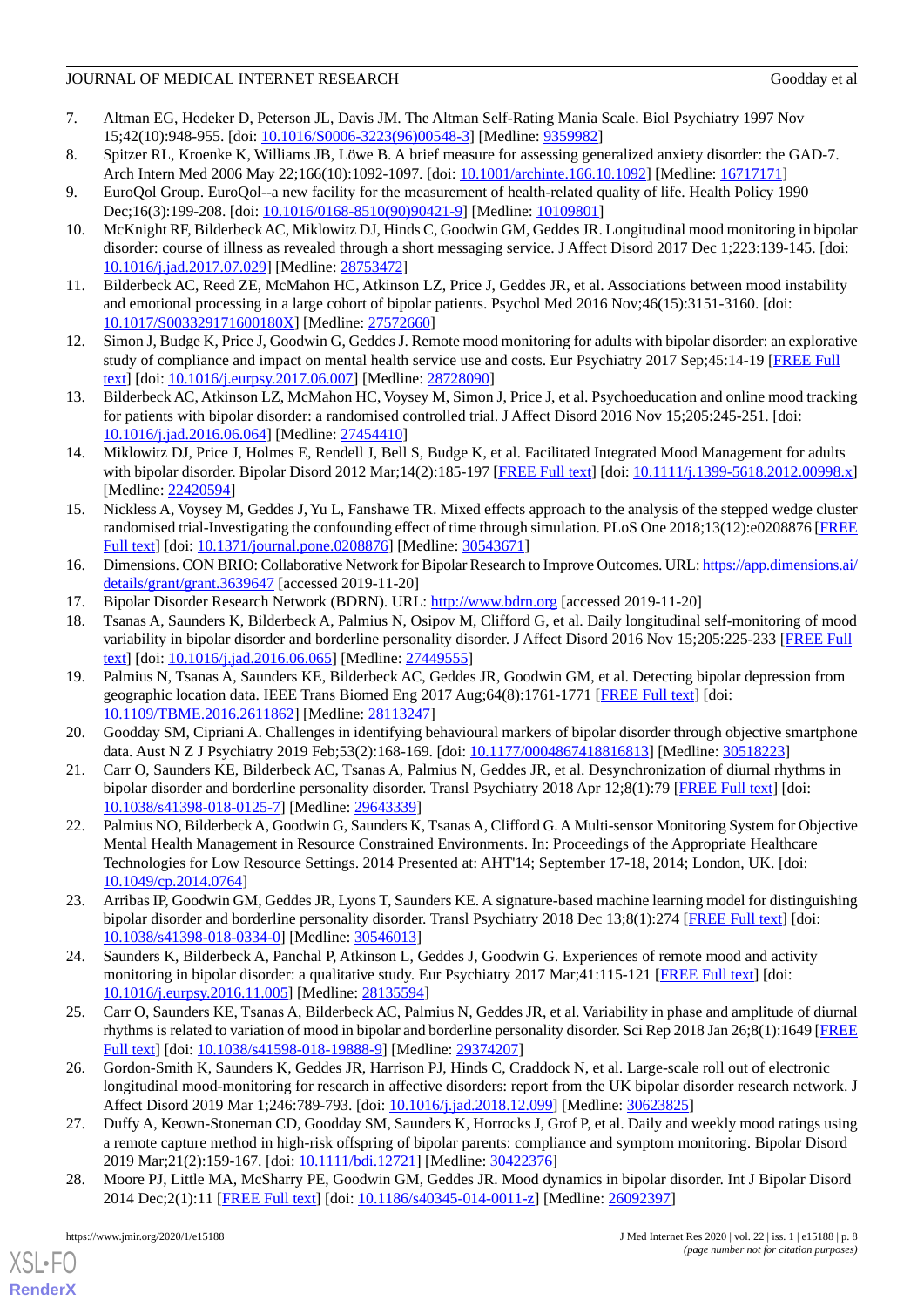- <span id="page-8-0"></span>29. Holmes EA, Deeprose C, Fairburn CG, Wallace-Hadrill SM, Bonsall MB, Geddes JR, et al. Mood stability versus mood instability in bipolar disorder: a possible role for emotional mental imagery. Behav Res Ther 2011 Oct;49(10):707-713 [[FREE Full text](https://linkinghub.elsevier.com/retrieve/pii/S0005-7967(11)00129-X)] [doi: [10.1016/j.brat.2011.06.008](http://dx.doi.org/10.1016/j.brat.2011.06.008)] [Medline: [21798515\]](http://www.ncbi.nlm.nih.gov/entrez/query.fcgi?cmd=Retrieve&db=PubMed&list_uids=21798515&dopt=Abstract)
- <span id="page-8-2"></span><span id="page-8-1"></span>30. Harrison PJ, Geddes JR, Tunbridge EM. The emerging neurobiology of bipolar disorder. Trends Neurosci 2018 Jan;41(1):18-30 [\[FREE Full text\]](https://linkinghub.elsevier.com/retrieve/pii/S0166-2236(17)30212-6) [doi: [10.1016/j.tins.2017.10.006](http://dx.doi.org/10.1016/j.tins.2017.10.006)] [Medline: [29169634](http://www.ncbi.nlm.nih.gov/entrez/query.fcgi?cmd=Retrieve&db=PubMed&list_uids=29169634&dopt=Abstract)]
- 31. Bourne C, Aydemir Ö, Balanzá-Martínez V, Bora E, Brissos S, Cavanagh JT, et al. Neuropsychological testing of cognitive impairment in euthymic bipolar disorder: an individual patient data meta-analysis. Acta Psychiatr Scand 2013 Sep;128(3):149-162. [doi: [10.1111/acps.12133](http://dx.doi.org/10.1111/acps.12133)] [Medline: [23617548\]](http://www.ncbi.nlm.nih.gov/entrez/query.fcgi?cmd=Retrieve&db=PubMed&list_uids=23617548&dopt=Abstract)
- <span id="page-8-3"></span>32. Geddes JR, Gardiner A, Rendell J, Voysey M, Tunbridge E, Hinds C, CEQUEL Investigators and Collaborators. Comparative evaluation of quetiapine plus lamotrigine combination versus quetiapine monotherapy (and folic acid versus placebo) in bipolar depression (CEQUEL): a  $2 \times 2$  factorial randomised trial. Lancet Psychiatry 2016 Jan;3(1):31-39 [\[FREE Full text](https://linkinghub.elsevier.com/retrieve/pii/S2215-0366(15)00450-2)] [doi: [10.1016/S2215-0366\(15\)00450-2](http://dx.doi.org/10.1016/S2215-0366(15)00450-2)] [Medline: [26687300\]](http://www.ncbi.nlm.nih.gov/entrez/query.fcgi?cmd=Retrieve&db=PubMed&list_uids=26687300&dopt=Abstract)
- <span id="page-8-5"></span><span id="page-8-4"></span>33. Freeman D, Sheaves B, Goodwin GM, Yu L, Nickless A, Harrison PJ, et al. The effects of improving sleep on mental health (OASIS): a randomised controlled trial with mediation analysis. Lancet Psychiatry 2017 Oct;4(10):749-758 [\[FREE Full](https://linkinghub.elsevier.com/retrieve/pii/S2215-0366(17)30328-0) [text](https://linkinghub.elsevier.com/retrieve/pii/S2215-0366(17)30328-0)] [doi: [10.1016/S2215-0366\(17\)30328-0\]](http://dx.doi.org/10.1016/S2215-0366(17)30328-0) [Medline: [28888927](http://www.ncbi.nlm.nih.gov/entrez/query.fcgi?cmd=Retrieve&db=PubMed&list_uids=28888927&dopt=Abstract)]
- <span id="page-8-6"></span>34. Saunders KE, Cipriani A, Rendell J, Attenburrow M, Nelissen N, Bilderbeck AC, et al. Oxford Lithium Trial (OxLith) of the early affective, cognitive, neural and biochemical effects of lithium carbonate in bipolar disorder: study protocol for a randomised controlled trial. Trials 2016 Mar 2;17(1):116 [[FREE Full text](https://trialsjournal.biomedcentral.com/articles/10.1186/s13063-016-1230-7)] [doi: [10.1186/s13063-016-1230-7\]](http://dx.doi.org/10.1186/s13063-016-1230-7) [Medline: [26936776](http://www.ncbi.nlm.nih.gov/entrez/query.fcgi?cmd=Retrieve&db=PubMed&list_uids=26936776&dopt=Abstract)]
- <span id="page-8-7"></span>35. Marwood L, Taylor R, Goldsmith K, Romeo R, Holland R, Pickles A, et al. Study protocol for a randomised pragmatic trial comparing the clinical and cost effectiveness of lithium and quetiapine augmentation in treatment resistant depression (the LQD study). BMC Psychiatry 2017 Jun 26;17(1):231 [\[FREE Full text](https://bmcpsychiatry.biomedcentral.com/articles/10.1186/s12888-017-1393-0)] [doi: [10.1186/s12888-017-1393-0\]](http://dx.doi.org/10.1186/s12888-017-1393-0) [Medline: [28651526](http://www.ncbi.nlm.nih.gov/entrez/query.fcgi?cmd=Retrieve&db=PubMed&list_uids=28651526&dopt=Abstract)]
- <span id="page-8-8"></span>36. Atkinson LZ, Colbourne L, Smith A, Harmer CH, Nobre AC, Rendell J, et al. The Oxford study of Calcium channel Antagonism, Cognition, Mood instability and Sleep (OxCaMS): study protocol for a randomised controlled, experimental medicine study. Trials 2019 Feb 12;20(1):120 [\[FREE Full text\]](https://trialsjournal.biomedcentral.com/articles/10.1186/s13063-019-3175-0) [doi: [10.1186/s13063-019-3175-0\]](http://dx.doi.org/10.1186/s13063-019-3175-0) [Medline: [30755265\]](http://www.ncbi.nlm.nih.gov/entrez/query.fcgi?cmd=Retrieve&db=PubMed&list_uids=30755265&dopt=Abstract)
- <span id="page-8-10"></span><span id="page-8-9"></span>37. Park RJ, Scaife JC, Aziz TZ. Study protocol: using Deep-Brain stimulation, multimodal neuroimaging and neuroethics to understand and treat severe enduring anorexia nervosa. Front Psychiatry 2018;9:24 [[FREE Full text](https://doi.org/10.3389/fpsyt.2018.00024)] [doi: [10.3389/fpsyt.2018.00024\]](http://dx.doi.org/10.3389/fpsyt.2018.00024) [Medline: [29681866\]](http://www.ncbi.nlm.nih.gov/entrez/query.fcgi?cmd=Retrieve&db=PubMed&list_uids=29681866&dopt=Abstract)
- <span id="page-8-11"></span>38. ISRCTN Registry. Is Pramipexole Effective as an Add-on Treatment for People With Treatment-resistant Depression?URL: <http://www.isrctn.com/ISRCTN84666271> [accessed 2019-11-20]
- <span id="page-8-12"></span>39. Northern Centre for Mood Disorders. URL: <https://mood-disorders.co.uk/>[accessed 2019-11-20]
- 40. Panchal P, Scholl J, Nelissen N, Saunders K, Darby D, Rushworth M, et al. Mood instability and reward processing: daily remote monitoring as a modern phenotyping tool for bipolar disorder. Eur Neuropsychopharmacol 2018;28(Suppl 1):S88-S89. [doi: [10.1016/j.euroneuro.2017.12.121\]](http://dx.doi.org/10.1016/j.euroneuro.2017.12.121)
- <span id="page-8-14"></span><span id="page-8-13"></span>41. Gulati G, Cornish R, Al-Taiar H, Miller C, Khosla V, Hinds C, et al. Web-based violence risk monitoring tool in psychoses: pilot study in community forensic patients. J Forensic Psychol Pract 2016 Jan 1;16(1):49-59 [[FREE Full text](http://europepmc.org/abstract/MED/26924945)] [doi: [10.1080/15228932.2016.1128301\]](http://dx.doi.org/10.1080/15228932.2016.1128301) [Medline: [26924945\]](http://www.ncbi.nlm.nih.gov/entrez/query.fcgi?cmd=Retrieve&db=PubMed&list_uids=26924945&dopt=Abstract)
- <span id="page-8-15"></span>42. Brand F. FoNS Centre for Nursing Innovation. 2015. Developing, Implementing and Evaluating a Model for a Self Harm Clinic. URL:<https://www.fons.org/Resources/Documents/Project%20Reports/BIRSH-REPORT-June-2015-.pdf>[accessed 2019-11-20]
- 43. Walsh A. Semantic Scholar.: University of Oxford; 2017. TrueColours: Real Time Data Collection in Patients With Ulcerative Colitis. URL:<https://pdfs.semanticscholar.org/32cc/acc043c3060f8c404efdaaaa718158d11f45.pdf>[accessed 2019-11-20]
- <span id="page-8-17"></span><span id="page-8-16"></span>44. Probert F, Walsh A, Jagielowicz M, Yeo T, Claridge T, Simmons A, et al. Plasma nuclear magnetic resonance metabolomics discriminates between high and low endoscopic activity and predicts progression in a prospective cohort of patients with ulcerative colitis. J Crohns Colitis 2018 Nov 15;12(11):1326-1337 [\[FREE Full text\]](http://europepmc.org/abstract/MED/30016408) [doi: [10.1093/ecco-jcc/jjy101\]](http://dx.doi.org/10.1093/ecco-jcc/jjy101) [Medline: [30016408](http://www.ncbi.nlm.nih.gov/entrez/query.fcgi?cmd=Retrieve&db=PubMed&list_uids=30016408&dopt=Abstract)]
- <span id="page-8-18"></span>45. Walsh A, Matini L, Hinds C, Sexton V, Brain O, Keshav S, et al. Real-time data monitoring for ulcerative colitis: patient perception and qualitative analysis. Intest Res 2019 Jul;17(3):365-374 [\[FREE Full text\]](https://irjournal.org/journal/view.php?doi=10.5217/ir.2018.00173) [doi: [10.5217/ir.2018.00173\]](http://dx.doi.org/10.5217/ir.2018.00173) [Medline: [31146510](http://www.ncbi.nlm.nih.gov/entrez/query.fcgi?cmd=Retrieve&db=PubMed&list_uids=31146510&dopt=Abstract)]
- <span id="page-8-19"></span>46. Oxford Health NHS Foundation Trust. Treatment. URL: <https://www.oxfordhealth.nhs.uk/ketamine-service/treatment/> [accessed 2019-11-25]
- 47. Research 2 Guidance. 2017. mHealth Economics 2017 Current Status and Future Trends in Mobile Health. URL: [https:/](https://research2guidance.com/product/mhealth-economics-2017-current-status-and-future-trends-in-mobile-health/) [/research2guidance.com/product/mhealth-economics-2017-current-status-and-future-trends-in-mobile-health/](https://research2guidance.com/product/mhealth-economics-2017-current-status-and-future-trends-in-mobile-health/) [accessed 2019-11-20]
- 48. Payne HE, Lister C, West JH, Bernhardt JM. Behavioral functionality of mobile apps in health interventions: a systematic review of the literature. JMIR Mhealth Uhealth 2015 Feb 26;3(1):e20 [\[FREE Full text\]](https://mhealth.jmir.org/2015/1/e20/) [doi: [10.2196/mhealth.3335\]](http://dx.doi.org/10.2196/mhealth.3335) [Medline: [25803705](http://www.ncbi.nlm.nih.gov/entrez/query.fcgi?cmd=Retrieve&db=PubMed&list_uids=25803705&dopt=Abstract)]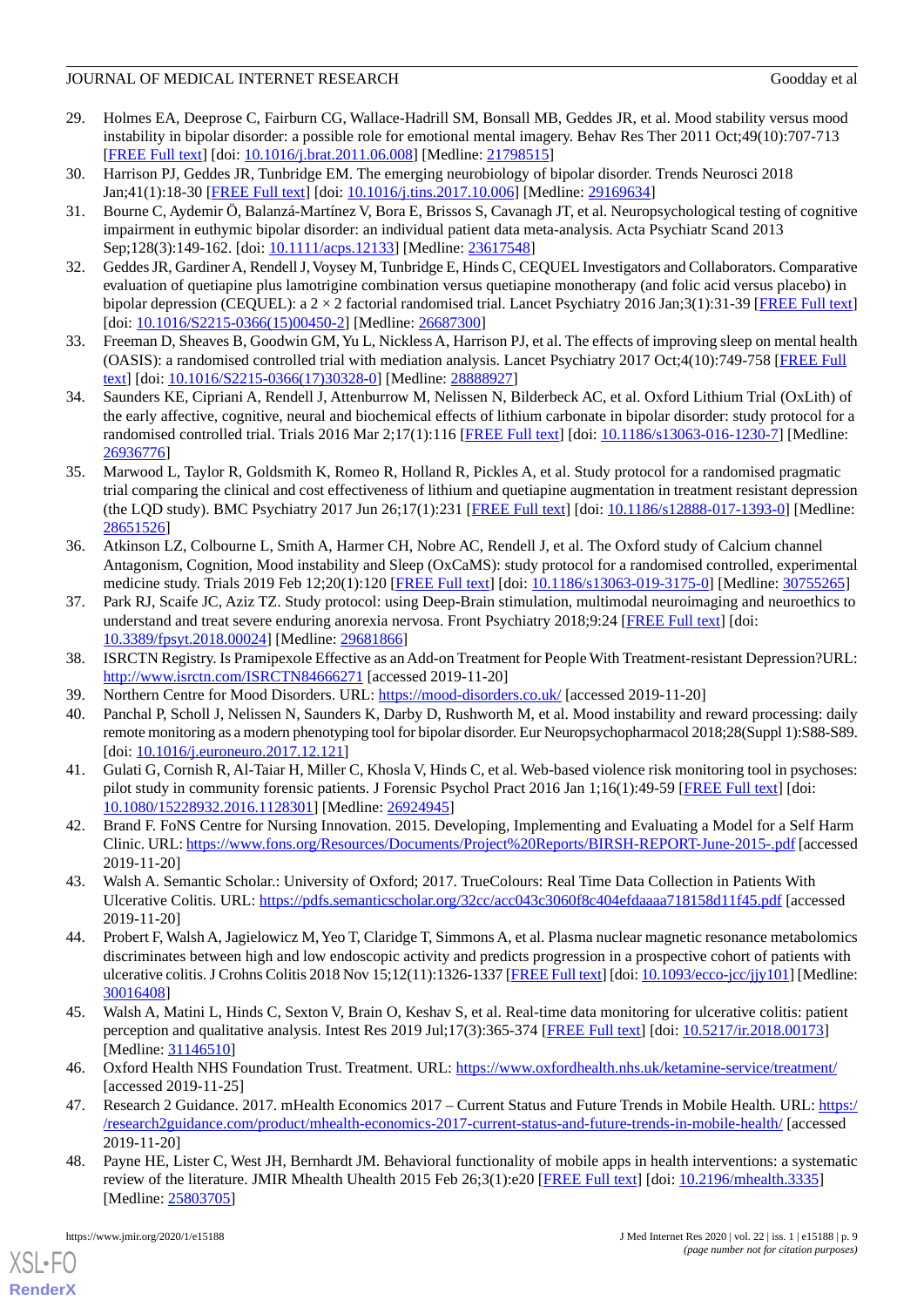- <span id="page-9-0"></span>49. Peake JM, Kerr G, Sullivan JP. A critical review of consumer wearables, mobile applications, and equipment for providing biofeedback, monitoring stress, and sleep in physically active populations. Front Physiol 2018;9:743 [[FREE Full text](https://doi.org/10.3389/fphys.2018.00743)] [doi: [10.3389/fphys.2018.00743\]](http://dx.doi.org/10.3389/fphys.2018.00743) [Medline: [30002629\]](http://www.ncbi.nlm.nih.gov/entrez/query.fcgi?cmd=Retrieve&db=PubMed&list_uids=30002629&dopt=Abstract)
- <span id="page-9-2"></span><span id="page-9-1"></span>50. Mclean V. PRWeb. 2011 Apr 25. Motivating Patients to Use Smartphone Health Apps. URL: [http://www.prweb.com/](http://www.prweb.com/releases/2011/04/prweb5268884.htm) [releases/2011/04/prweb5268884.htm](http://www.prweb.com/releases/2011/04/prweb5268884.htm) [accessed 2019-11-20]
- 51. Baker TB, Gustafson DH, Shah D. How can research keep up with eHealth? Ten strategies for increasing the timeliness and usefulness of eHealth research. J Med Internet Res 2014 Feb 19;16(2):e36 [\[FREE Full text\]](https://www.jmir.org/2014/2/e36/) [doi: [10.2196/jmir.2925\]](http://dx.doi.org/10.2196/jmir.2925) [Medline: [24554442](http://www.ncbi.nlm.nih.gov/entrez/query.fcgi?cmd=Retrieve&db=PubMed&list_uids=24554442&dopt=Abstract)]
- <span id="page-9-4"></span><span id="page-9-3"></span>52. Bauer M, Grof P, Gyulai L, Rasgon N, Glenn T, Whybrow PC. Using technology to improve longitudinal studies: self-reporting with ChronoRecord in bipolar disorder. Bipolar Disord 2004 Feb;6(1):67-74. [doi: [10.1046/j.1399-5618.2003.00085.x\]](http://dx.doi.org/10.1046/j.1399-5618.2003.00085.x) [Medline: [14996143\]](http://www.ncbi.nlm.nih.gov/entrez/query.fcgi?cmd=Retrieve&db=PubMed&list_uids=14996143&dopt=Abstract)
- <span id="page-9-5"></span>53. Faurholt-Jepsen M, Vinberg M, Christensen EM, Frost M, Bardram J, Kessing LV. Daily electronic self-monitoring of subjective and objective symptoms in bipolar disorder--the MONARCA trial protocol (MONitoring, treAtment and pRediCtion of bipolAr disorder episodes): a randomised controlled single-blind trial. BMJ Open 2013;3(7):pii: e003353 [[FREE Full text](http://bmjopen.bmj.com/cgi/pmidlookup?view=long&pmid=23883891)] [doi: [10.1136/bmjopen-2013-003353](http://dx.doi.org/10.1136/bmjopen-2013-003353)] [Medline: [23883891](http://www.ncbi.nlm.nih.gov/entrez/query.fcgi?cmd=Retrieve&db=PubMed&list_uids=23883891&dopt=Abstract)]
- <span id="page-9-6"></span>54. PatientsLikeMe. URL: <https://www.patientslikeme.com/>[accessed 2019-11-20]
- <span id="page-9-7"></span>55. Bauer M, Glenn T, Monteith S, Bauer R, Whybrow PC, Geddes J. Ethical perspectives on recommending digital technology for patients with mental illness. Int J Bipolar Disord 2017 Dec;5(1):6 [[FREE Full text](http://europepmc.org/abstract/MED/28155206)] [doi: [10.1186/s40345-017-0073-9](http://dx.doi.org/10.1186/s40345-017-0073-9)] [Medline: [28155206](http://www.ncbi.nlm.nih.gov/entrez/query.fcgi?cmd=Retrieve&db=PubMed&list_uids=28155206&dopt=Abstract)]
- <span id="page-9-8"></span>56. Torous J, Onnela JP, Keshavan M. New dimensions and new tools to realize the potential of RDoC: digital phenotyping via smartphones and connected devices. Transl Psychiatry 2017 Mar 7;7(3):e1053 [\[FREE Full text](http://europepmc.org/abstract/MED/28267146)] [doi: [10.1038/tp.2017.25\]](http://dx.doi.org/10.1038/tp.2017.25) [Medline: [28267146](http://www.ncbi.nlm.nih.gov/entrez/query.fcgi?cmd=Retrieve&db=PubMed&list_uids=28267146&dopt=Abstract)]
- <span id="page-9-9"></span>57. Nipp RD, El-Jawahri A, Ruddy M, Fuh C, Temel B, D'Arpino SM, et al. Pilot randomized trial of an electronic symptom monitoring intervention for hospitalized patients with cancer. Ann Oncol 2019 Feb 1;30(2):274-280. [doi: [10.1093/annonc/mdy488](http://dx.doi.org/10.1093/annonc/mdy488)] [Medline: [30395144](http://www.ncbi.nlm.nih.gov/entrez/query.fcgi?cmd=Retrieve&db=PubMed&list_uids=30395144&dopt=Abstract)]
- 58. Basch E, Deal AM, Dueck AC, Scher HI, Kris MG, Hudis C, et al. Overall survival results of a trial assessing patient-reported outcomes for symptom monitoring during routine cancer treatment. J Am Med Assoc 2017 Jul 11;318(2):197-198 [[FREE](http://europepmc.org/abstract/MED/28586821) [Full text\]](http://europepmc.org/abstract/MED/28586821) [doi: [10.1001/jama.2017.7156\]](http://dx.doi.org/10.1001/jama.2017.7156) [Medline: [28586821\]](http://www.ncbi.nlm.nih.gov/entrez/query.fcgi?cmd=Retrieve&db=PubMed&list_uids=28586821&dopt=Abstract)

# **Abbreviations**

**AMoSS:** Automated Monitoring of Symptom Severity Study **BD:** bipolar disorder **BDRN:** BD Research Network **BIRSH:** Brief Interventions for Self-Harm **ConBrio:** Collaborative Network for Bipolar Research to Improve Outcomes **FIMM:** Facilitated Integrated Mood Management **FWwTC:** Feeling Well with True Colours **IBD:** inflammatory bowel disease **NIHR:** National Institute for Health Research **OxCaMS:** Oxford Study of Calcium Channel Antagonism, Cognition, Mood instability and Sleep **OxLith:** Oxford Lithium Trial **PROM:** patient-reported outcome measure **RCT:** randomized controlled trial

*Edited by G Eysenbach; submitted 15.07.19; peer-reviewed by A Tsolaki, D Gustafson; comments to author 14.09.19; revised version received 25.09.19; accepted 22.10.19; published 15.01.20*

*Please cite as:*

*Goodday SM, Atkinson L, Goodwin G, Saunders K, South M, Mackay C, Denis M, Hinds C, Attenburrow MJ, Davies J, Welch J, Stevens W, Mansfield K, Suvilehto J, Geddes J The True Colours Remote Symptom Monitoring System: A Decade of Evolution J Med Internet Res 2020;22(1):e15188 URL: <https://www.jmir.org/2020/1/e15188> doi: [10.2196/15188](http://dx.doi.org/10.2196/15188) PMID:*



**[RenderX](http://www.renderx.com/)**